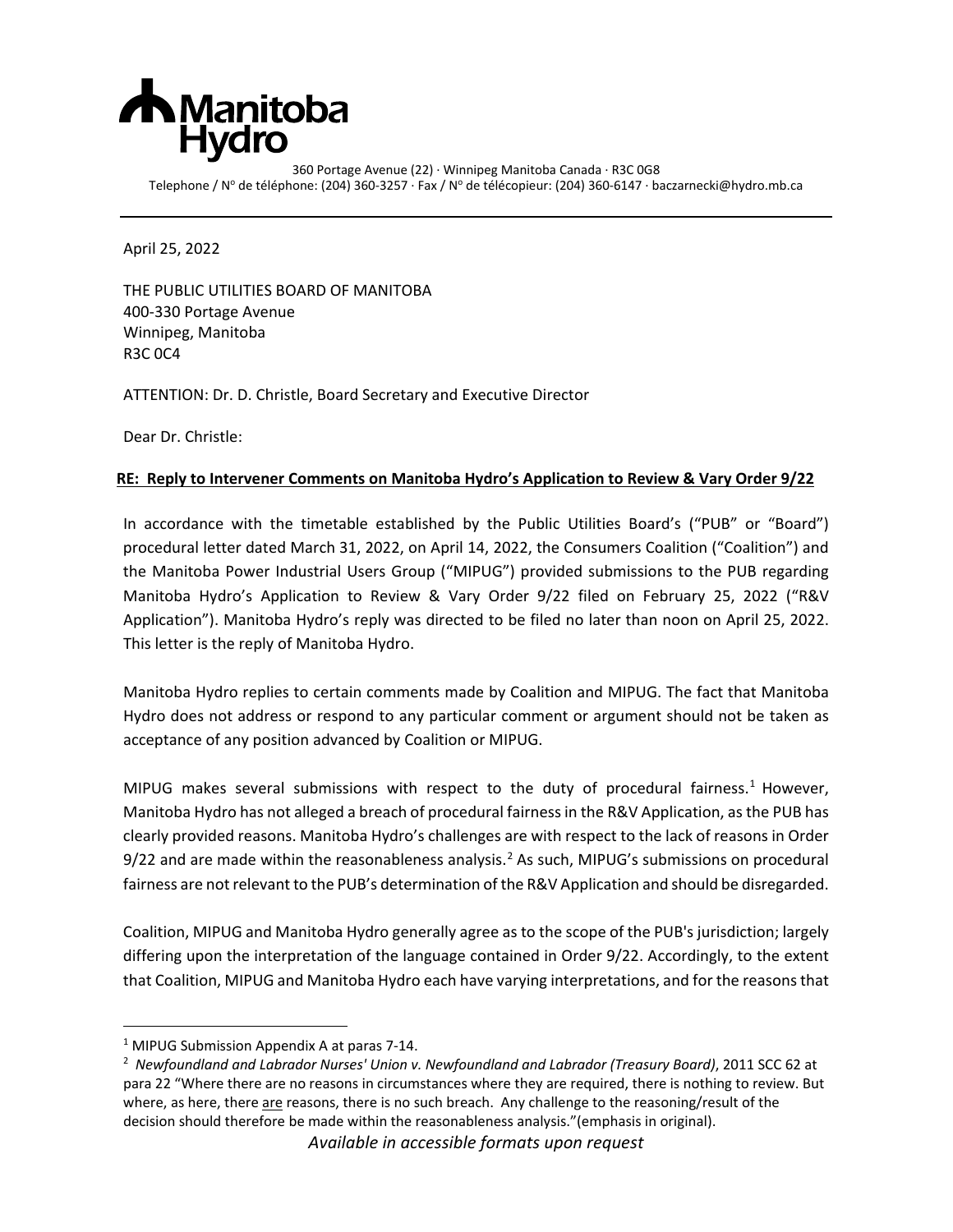follow, Manitoba Hydro submits that it is necessary and beneficial for all parties to the proceeding in having the PUB provide the additional clarity and detailed reasons sought by Manitoba Hydro in its R&V Application.

## Findings related to Precipitation Forecasting

Despite firstly submitting that this aspect of the R&V Application should be dismissed, both Coalition and MIPUG then agree that the Board could provide the additional clarity sought by Manitoba Hydro on this finding. Given the consensus that the findings relating to long-term precipitation forecasting are ambiguous, Manitoba Hydro submits the PUB should grant the relief it has sought.

### Appropriateness of an R&V Application

MIPUG criticizes Manitoba Hydro's filing of the R&V Application as inappropriate and suggests Manitoba Hydro should seek relief by filing "additional information and updates as part of an application to finalize rates at a further General Rate Application."<sup>[3](#page-1-0)</sup> This suggestion is unfounded and would amount to a denial of Manitoba Hydro's procedural rights pursuant to *The Public Utilities Board Act* (the "*PUB Act*") and the PUB Rules of Practice and Procedure ("*PUB Rules*"). Furthermore, characterizing the exercise of these rights and the R&V Application as self-serving, ill-advised and litigious<sup>[4](#page-1-1)</sup> is unwarranted and detrimental to the mutual working relationship between Manitoba Hydro and MIPUG in regulatory proceedings before the PUB.

Moreover, Manitoba Hydro's R&V Application relates specifically to findings and directives which contemplate the performance of certain actions before, or the production of material in, the next general rate application. The suggestion that Manitoba Hydro should address these issues by filing "a complete record of evidence"<sup>[5](#page-1-2)</sup> next time around is contrary to the routine reminder of the PUB at the conclusion of its Orders setting out the opportunity for parties to review and vary any PUB Order. Seeking clarification and review of these important items now and in strict accordance with the *PUB Act* and *Rules* in advance of the November 15th filing deadline is appropriate and necessary to ensure that Manitoba Hydro's filing meets the PUB's requirements and expectations.

# Directive 6 & Directive 7 – Business Operations Capital and Operating & Administrative ("O&A") Expenses

All parties accept Manitoba Hydro's position that the PUB does not have jurisdiction to direct Manitoba Hydro to make or reduce expenditures.<sup>[6](#page-1-3)</sup> Despite this agreement, both Coalition and MIPUG then attempt to characterize Directives 6 and 7 exclusively as "information seeking only" directives with respect to Business Operations Capital and O&A expenses respectively. The characterization provided

<span id="page-1-0"></span><sup>&</sup>lt;sup>3</sup> MIPUG Submission dated April 14, 2022 at page 1; also see page 6-7.<br><sup>4</sup> MIPUG Submission dated April 14, 2022 at page 2 and 5.

<span id="page-1-1"></span>

<span id="page-1-2"></span><sup>5</sup> MIPUG Submission dated April 14, 2022 at page 6-7.

<span id="page-1-3"></span><sup>6</sup> MIPUG Submission dated April 14, 2022 at page 9; Coalition Submission dated April 14, 2022 at page 12, 13 and 16.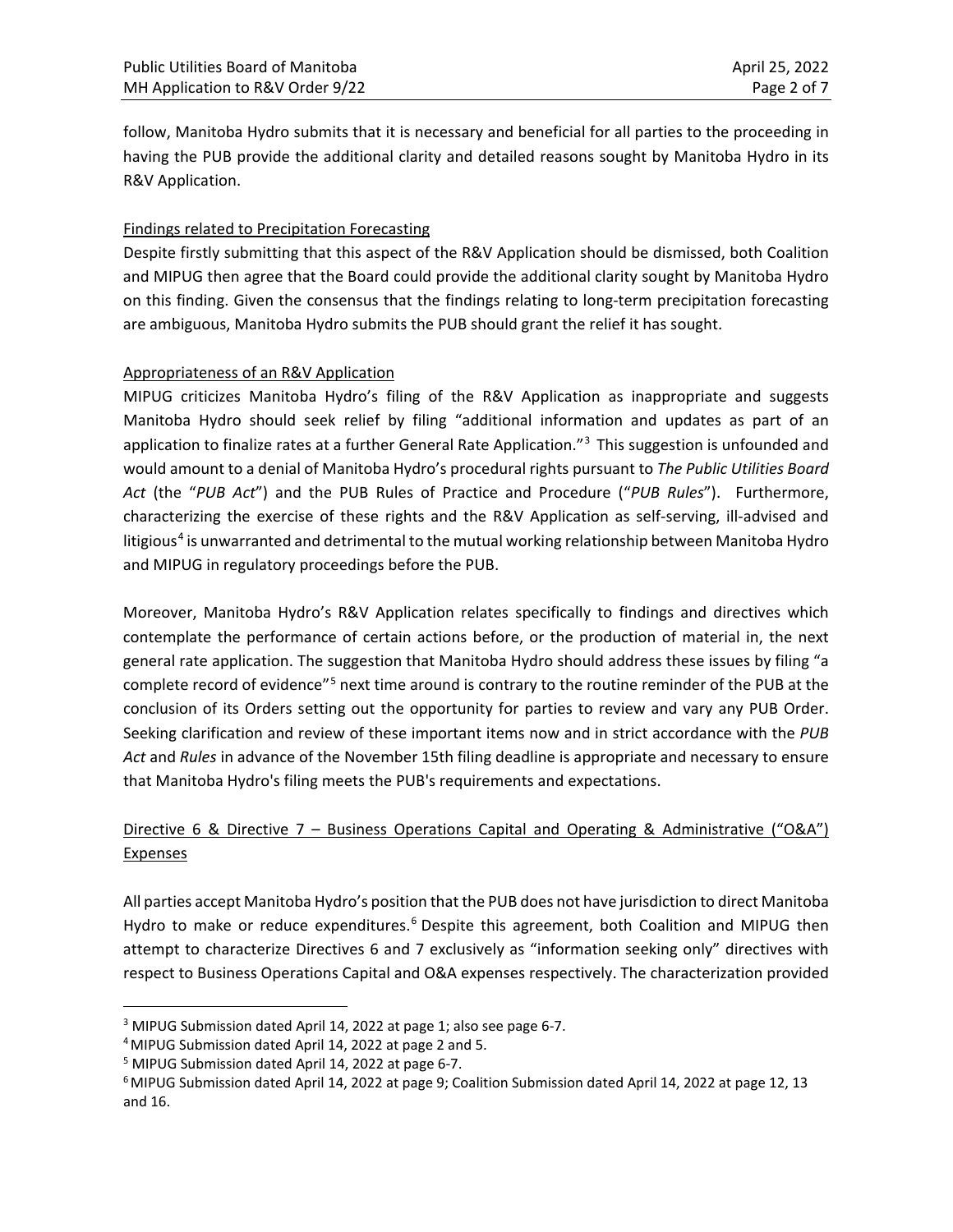by both Coalition and MIPUG conflicts with the language of Directives 6 and 7 which direct Manitoba Hydro to demonstrate those savings by providing updated information to the PUB at the 2022/23 General Rate Application. Manitoba Hydro submits its interpretation of these Directives is consistent with the plain and ordinary meaning of the language.

Directive 6 provides:

At the 2022/23 General Rate Application, Manitoba Hydro demonstrate the savings in Business Operations Capital that are found by showing the updated Business Operations Capital spending compared to the spending proposed at this interim proceeding.

### Directive 7 provides:

At the 2022/23 General Rate Application, Manitoba Hydro demonstrate the savings in O&A expenses that are found by showing the updated O&A expenses compared to the O&A expenses proposed in this interim proceeding.

If the intention of Directives 6 and 7 were restricted to information seeking as suggested by Coalition and MIPUG, purposeful language such as "Manitoba Hydro demonstrate any savings" would have been used.

The specific language used by the PUB to "demonstrate the savings … that are found" and that "Manitoba Hydro must reduce expenditures"<sup>[7](#page-2-0)</sup>, read together with the entire context of Order 9/22 as detailed in the R&V Application, go beyond information seeking by the PUB. Manitoba Hydro submits that the only reasonable interpretation of the language used by the PUB is a specific direction to Hydro to reduce its expenditures, which all parties agree is outside of the PUB's jurisdiction and constitutes an error in law.

The Coalition's suggestion that the Directives are information seeking only, while then rejecting Manitoba Hydro's alternative remedies within the R&V Application for Directives 6 and 7 as they would fundamentally change the Directives from "targeting ongoing concerns over higher than necessary levels of expenditures" to "simple administrative details of filing information"<sup>[8](#page-2-1)</sup>, is internally inconsistent. If the intention of Directives 6 and 7 were truly information seeking only, providing information relating to the expenditures and a comparison of the forecasted and actual expenditures as suggested by Manitoba Hydro as an alternative remedy would accomplish such an information seeking purpose. Simply put, if that was the true intention of the PUB, the R&V Application provides it with the opportunity to provide that clarification.

<span id="page-2-0"></span> $7$  PUB Order 9/22 at pages 31, 34,41 and 63.

<span id="page-2-1"></span><sup>8</sup> Coalition Submission dated April 14, 2022 at page 15 and 17.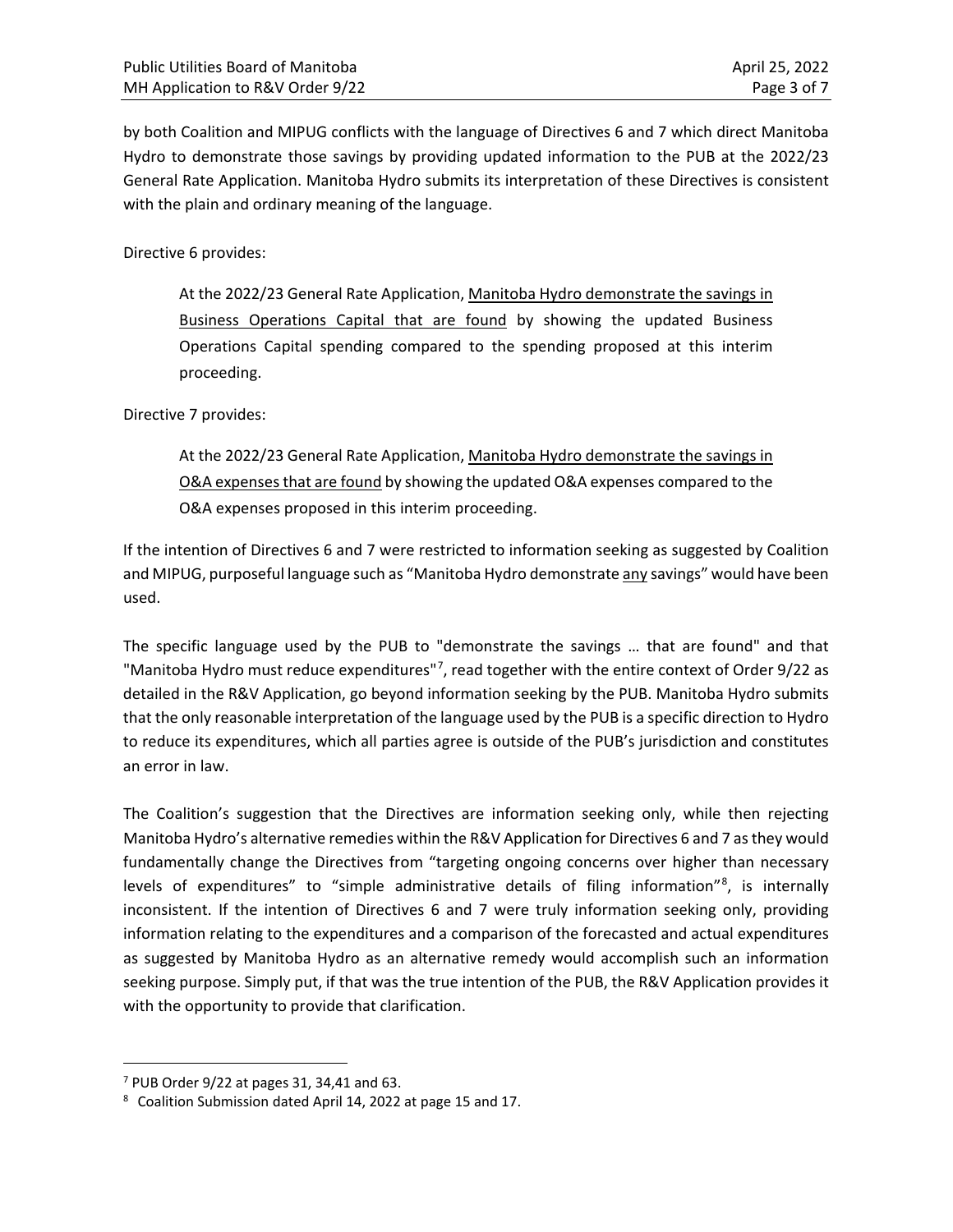Directives 6 and 7 can clearly be distinguished from Directive 14 of Order 59/18, which was commented upon by the Manitoba Court of Appeal. Directive 14 contemplated retaining a consultant to assess and report upon Manitoba Hydro's asset management program, which the PUB said was necessary to provide required information.<sup>9</sup> Directives 6 and 7, together with other comments in Order 9/22, are an explicit order to Manitoba Hydro to reduce expenditures, in direct conflict with the evidence from Manitoba Hydro at the proceeding that such reductions or cuts were not possible as cited at pages 10- 13 and 15-17 of the R&V Application, and then show the savings achieved by comparing the forecasted expenditures from the Interim Rate proceeding to the actual reduced expenditures as to be achieved by Manitoba Hydro at the 2022/23 GRA.

The Interveners rely heavily upon previous PUB orders which they submit provide context and rationale to support the PUB's findings in Order 9/22. Institutional history does not permit the PUB to exceed its jurisdiction by ordering that savings must be found in Business Operating Capital and O&A expenditures; or to disregard the evidence filed in the Interim Rate proceeding which established that the forecasted expenditures were necessary for the safe operation of Manitoba Hydro; or to make conflicting findings of fact without citing any evidentiary basis for doing so. Moreover, attempting now to rely upon previous PUB orders is completely inconsistent with the language in Order 9/22 that the PUB's findings were based upon the record of this proceeding.<sup>[10](#page-3-1)</sup> No party, including the PUB, has identified what specific elements from the evidentiary record of the interim proceeding, or previous Board Orders, that it relied upon to support and make these critical determinations.

## Rationale for 3.6% Interim Rate Award

Both Coalition and MIPUG submit that the PUB's decision provides adequate rationale and support for the 3.6% rate award, relying in large part on the page length of Order 9/22.<sup>[11](#page-3-2)</sup> The essence of Coalition and MIPUG's argument appears to be that because Order 9/22 is 96 pages in length, even though the recital of facts and the positions of parties account for a significant amount of those 96 pages of Order 9/22, adequate reasons can be found or inferred from the decision itself. Manitoba Hydro disagrees. Manitoba Hydro submits that the length of any decision on its own is not an appropriate factor or in any way indicative of assessing the reasonableness of any decision, or, alternatively as suggested by Coalition, representative of "an internally coherent and rational chain of analysis".[12](#page-3-3) It is trite law that

<span id="page-3-1"></span><span id="page-3-0"></span><sup>&</sup>lt;sup>9</sup> *Manitoba Hydro-Electric Board v Public Utilities Board (Man) et al, 2019 MBCA 54 at para 36.*<br><sup>10</sup> Order 9/22 at page 63 "the Board finds Manitoba Hydro's plans to increase its O&A expenses in 2022/23 to be unsupportable based on the evidence in this Interim Application."; also see page 63 "Based on the record of this hearing, the Board finds that Manitoba Hydro can slow, pause, or suspend planned O&A increases."<br><sup>11</sup> MIPUG Submission dated April 14, 2022 at page 5; MIPUG Submission Appendix A, at para 2; Coalition

<span id="page-3-3"></span><span id="page-3-2"></span>Submission dated April 14, 2022 at pages 1, 3, 5, 7, 8 and 18,<br><sup>12</sup> Gonzalez v. Canada (Citizenship and Immigration), 2014 FC 750 "The Board spends a lot of time reciting in a perfunctory way the legal principles that govern the state protection issue, but it avoids dealing with the specifics of the evidence on the key issue. Phrases such as "the preponderance of the evidence" cannot be used to evade the Board's duty to examine and cite evidence that actually supports its conclusions and deal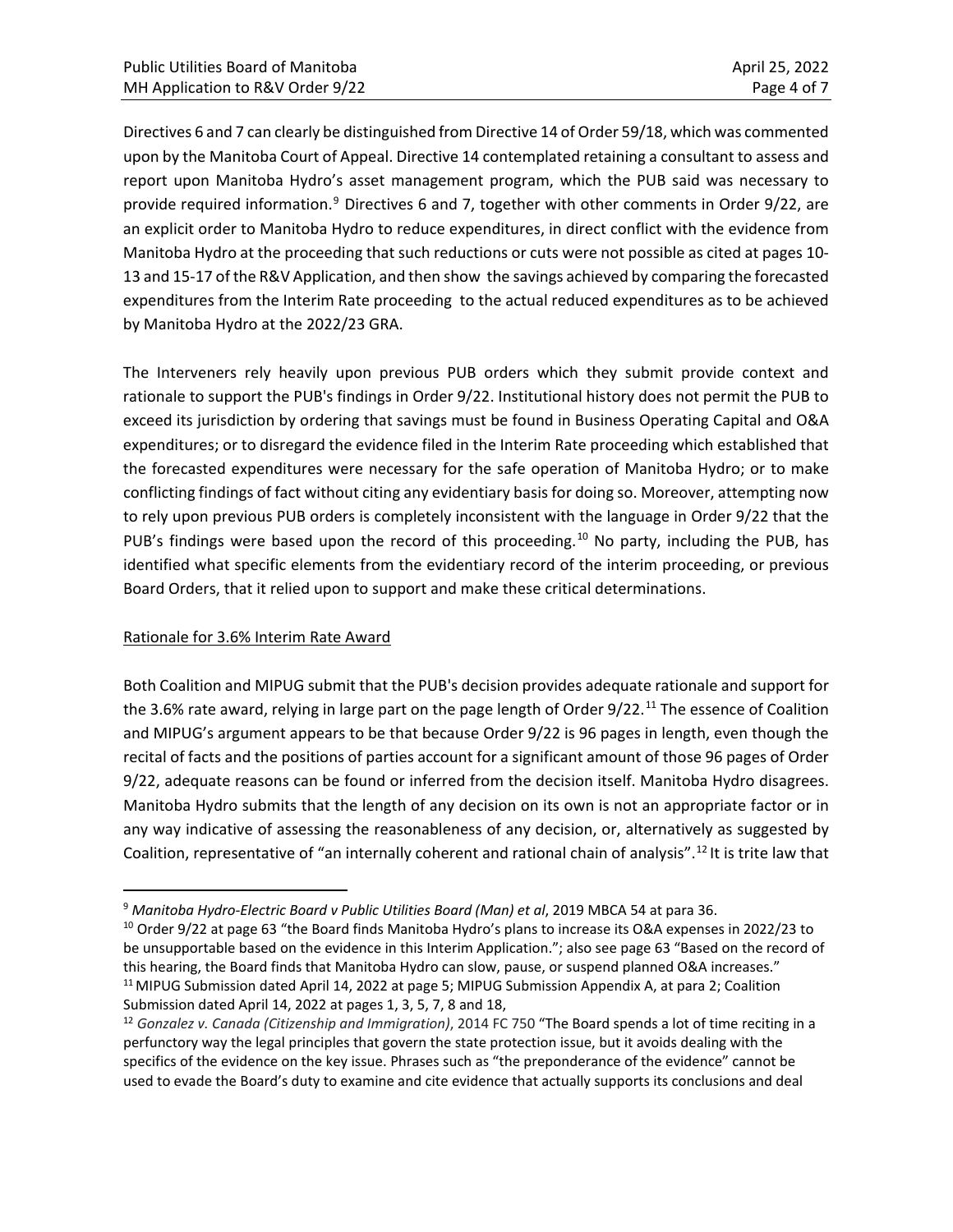an administrative decision maker commits an error in law when the reasons when read in conjunction with the record do not make it possible to understand the rationale on a critical point.<sup>[13](#page-4-0)</sup>

Coalition and MIPUG each rely upon the Supreme Court of Canada's guidance in *Vavilov* for the proposition that the PUB was not required to address all arguments and pieces of evidence in its reasons.[14](#page-4-1) Manitoba Hydro submits that these Interveners have selectively quoted from the Supreme Court's guidance, and it is evident that administrative decision makers are required to address key issues:

Reviewing courts cannot expect administrative decision makers to "respond to every argument or line of possible analysis" (Newfoundland Nurses, at para. 25), or to "make an explicit finding on each constituent element, however subordinate, leading to its final conclusion" (para 16). To impose such expectations would have a paralyzing effect on the proper functioning of administrative bodies and would needlessly compromise important values such as efficiency and access to justice. However, a decision maker's failure to meaningfully grapple with key issues or central arguments raised by the parties may call into question whether the decision maker was actually alert and sensitive to the matter before it.<sup>[15](#page-4-2)</sup>

While a decision maker is not required to refer to every argument or piece of evidence, there must be consideration of central arguments and key pieces of evidence. Manitoba Hydro submits that Order 9/22 does not reveal whether or not the PUB grappled with central arguments raised by Manitoba Hydro as stipulated by the Supreme Court of Canada in *Vavilov*, including arguments related to achieving cost reductions, the interest of ratepayers and the financial health of the utility. Manitoba Hydro is not suggesting that the PUB did not consider key issues during its deliberations; rather, that reasons for the determination on these key issues are not identified or articulated within Order 9/22 and, as such, that Manitoba Hydro is not in a position to assess those reasons.

In support of its position each of the Interveners refer to the findings of fact relating to reduction of expenditures as justification for the 3.6% interim rate award. Manitoba Hydro submits that those findings are inconsistent with the evidence filed in the proceeding as further explained above in its submissions on Directives 6 and 7. Manitoba Hydro submits that its request for relief related to the rationale for the 3.6% interim rate increase needs to be considered holistically and in light of its R&V Application relating to Directives 6 and 7. The failure to provide fulsome justification for those key findings, or how the PUB meaningfully grappled with Manitoba Hydro's evidence that achieving

with evidence that directly contradicts those conclusions." Cited with approval in C*anada (Minister of Citizenship and Immigration) v. Vavilov*, 2019 SCC 65 at para 102.

<span id="page-4-0"></span><sup>13</sup> C*anada (Minister of Citizenship and Immigration) v. Vavilov*, 2019 SCC 65 at para 103.

<span id="page-4-2"></span><span id="page-4-1"></span><sup>&</sup>lt;sup>14</sup> Coalition Submission dated April 14, 2022 at page 7; MIPUG Submission, Appendix A at para 15.<br><sup>15</sup> Canada (Minister of Citizenship and Immigration) v. Vavilov, 2019 SCC 65 at para 128 ("emphasis added").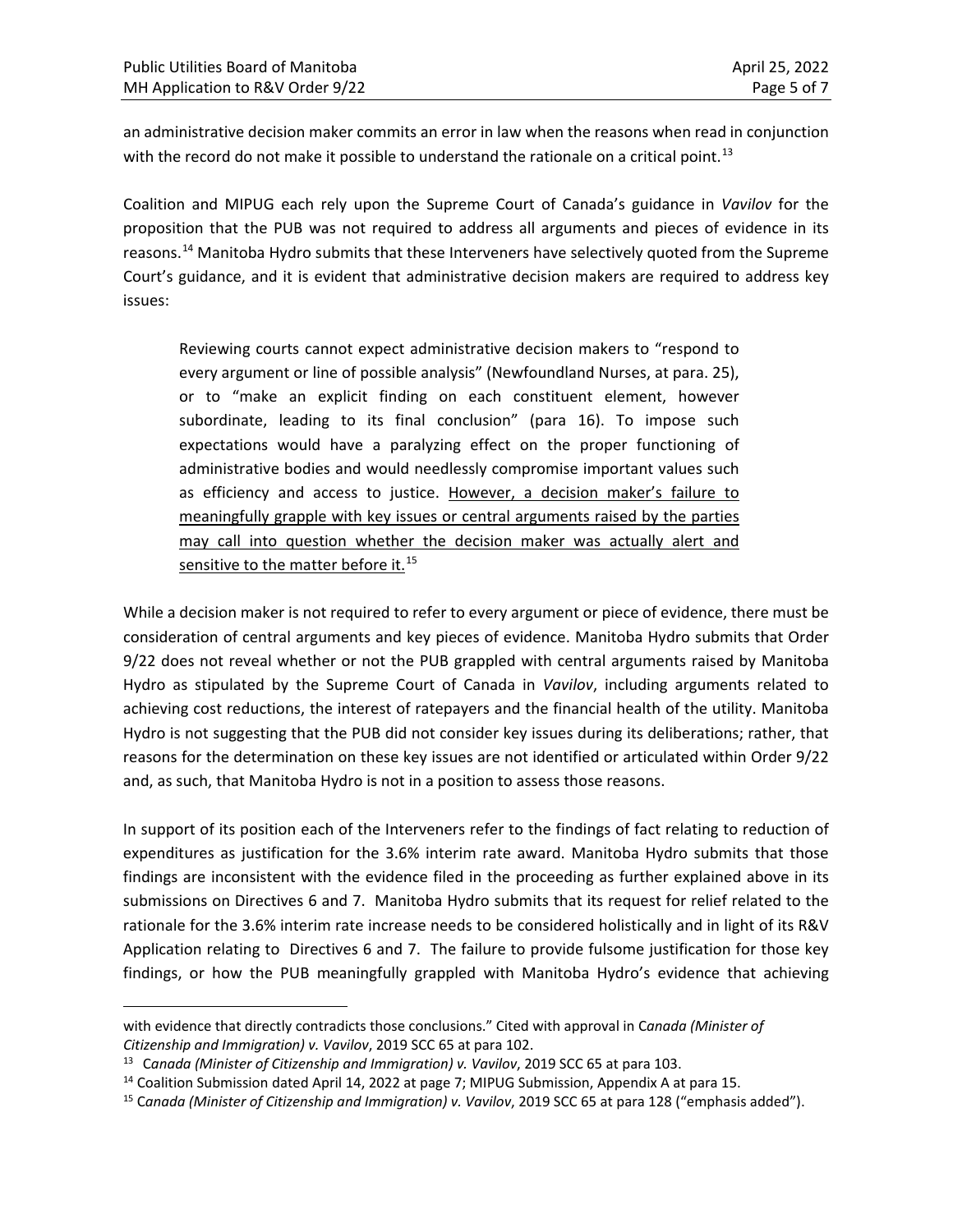significant cost reductions would be challenging and then erroring in law by ordering that such reductions must occur, contributes to Manitoba Hydro's view that Order 9/22 lacks rationale for the interim rate awarded.

Both Coalition and MIPUG appear to confuse the onus on an applicant in an interim application, which is less onerous than in a final rate application, with a reduced onus on an administrative tribunal to issue a reasonable decision with articulated and comprehensible reasons. While Order 9/22 must be read in the context of the interim rate proceeding and hearing which was established by the PUB itself in Order 128/21 to fairly determine the Application, the Order must still provide sufficient justification to permit the parties to understand how the PUB determined central issues, including how the PUB determined what the interests of ratepayers were and how an interim increase of 3.6% would meet the financial needs of the Corporation. MIPUG has provided no authority to support its claim that the administrative law principles established by the Supreme Court of Canada in its *Vavilov* decision are limited in application to final decisions.<sup>[16](#page-5-0)</sup>

Without having such important clarification and fulsome understanding of the reasons for the interim findings and directives in Order 9/22, Manitoba Hydro is severely disadvantaged and prejudiced in that the issues raised within Manitoba Hydro's R&V Application relate specifically to findings and directives which contemplate the performance of certain actions and the production of material before the next general rate application, which is to be filed on November 15, 2022 and will include a review to finalize or vary the interim rate increase of 3.6% awarded in Order 9/22.

### Directive 4 – Long-term Financial Forecast

Both Interveners submit that Directive 4 is solely for information and rate setting purposes and, as such, does not exceed the PUB's jurisdiction.<sup>[17](#page-5-1)</sup> Neither Intervener challenges the central issue raised by Manitoba Hydro in the R&V Application on this point; namely, that the PUB does not have jurisdiction to compel Hydro to prepare a long-term forecast for its internal management use.

Manitoba Hydro submits that it reasonably interpreted the phrase "its long-term financial forecast" to be a direction to create a long-term financial forecast for use by internal management.

As further outlined in Manitoba Hydro's R&V Application, a long-term financial forecast scenario is under development. Manitoba Hydro has not "rejected" the idea that a long-term forecast is useful as alleged by MIPUG. In that respect, Manitoba Hydro directs the parties' attention to the evidence of Ms. Grewal.<sup>[18](#page-5-2)</sup>

<span id="page-5-0"></span><sup>&</sup>lt;sup>16</sup> MIPUG Submission Appendix A at para 11.

<span id="page-5-1"></span><sup>&</sup>lt;sup>17</sup> MIPUG Submission dated April 14, 2022 at page 7; Coalition Submission dated April 14, 2022 at page 10. <sup>18</sup> December 10, 2021, Transcript at pages 147-163.

<span id="page-5-2"></span>